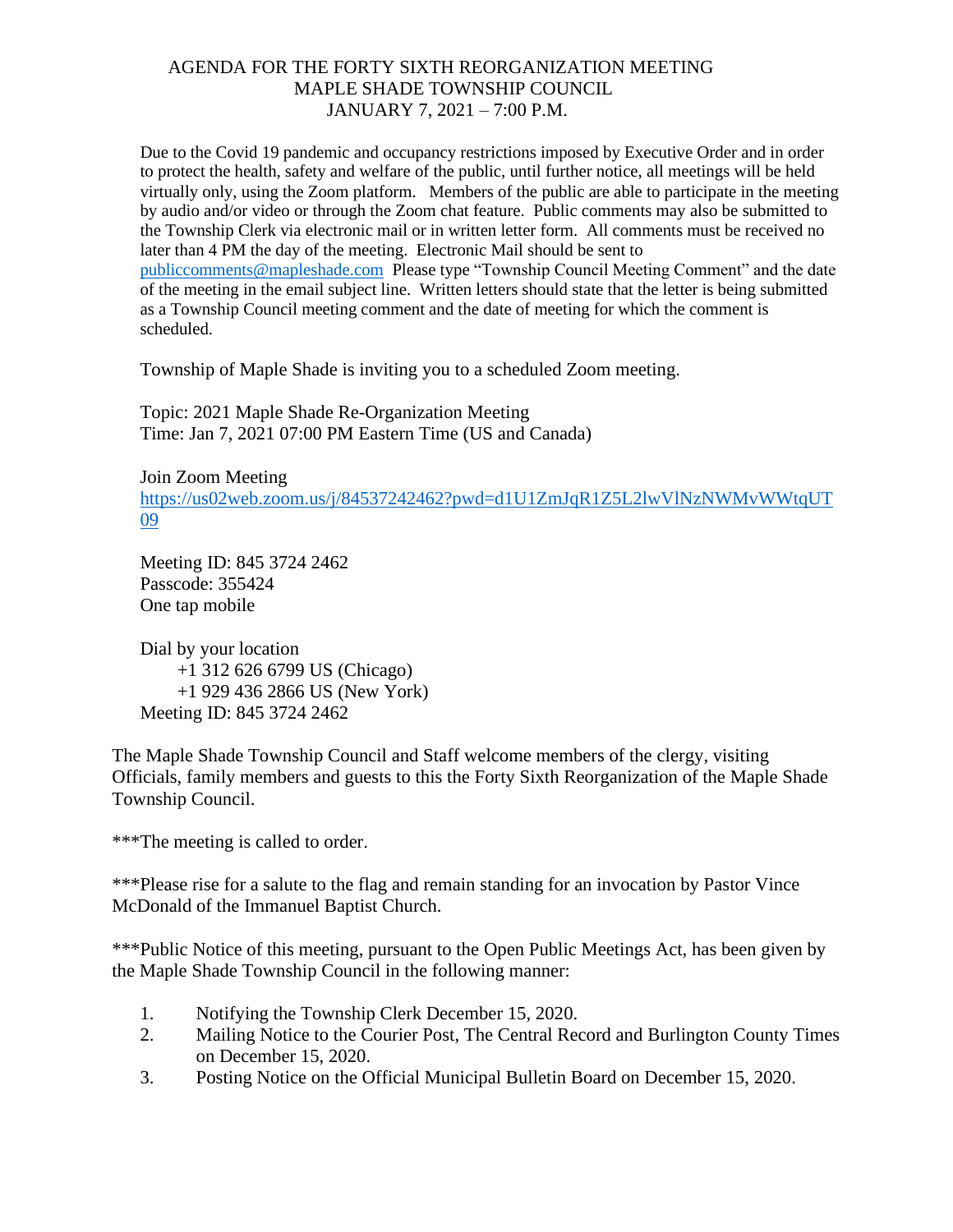| ***Clerk: | Newly Elected Councilmembers will be administered the Oath of Office.                                                              |                    |
|-----------|------------------------------------------------------------------------------------------------------------------------------------|--------------------|
| ***Clerk: | At this time, nominations will be accepted for the office of Mayor of the<br>Township of Maple Shade for the year 2021.            |                    |
|           | Nomination by:<br><b>Motion to Close Nominations:</b><br>Roll Call to Approve the Nominee for the Office of Mayor for<br>2021:     | Second:<br>Second: |
| ***Clerk: | The Mayor will receive the Oath of Office                                                                                          |                    |
| ***Mayor: | At this time, nominations will be accepted for the Office of Deputy Mayor of the<br>Township of Maple Shade for the year 2021.     |                    |
|           | Nomination by:<br><b>Motion to Close Nominations:</b><br>Roll Call to Approve the Nominee for the Office of Deputy Mayor for 2021: | Second:<br>Second: |

\*\*\*Greetings – Mayor and Members of the 2021 Maple Shade Township Council

## **CONSENT AGENDA**

**Resolution No. 2021-R-01** APPOINTING VARIOUS MEMBERS OF THE TOWNSHIP PROFESSIONAL STAFF: Township Attorney - Eileen K. Fahey, Esquire Township Auditor - Bowman & Company Township Engineer - Alaimo Group Road Project Engineer - CME Associates Environmental Engineer - Environmental Resolutions, Inc Township Prosecutor - Malamut & Assoc Township Public Defender - Cristian M. Towers Bond Counsel - DeCotiis, FitzPatrick, Cole & Giblin, LLP Insurance Broker - CBIZ Employee Services Organization Redevelopment/Affordable Housing Attorney – Surenian, Edwards & Nolan, LLC Labor Attorney - Lenox, Socy, Formidoni, Giordano Risk Management Services - Fairview Insurance Agency Associates, Inc Utility / Recreation Engineer - Remington & Vernick Engineers Financial Advisor - Phoenix Advisors, LLC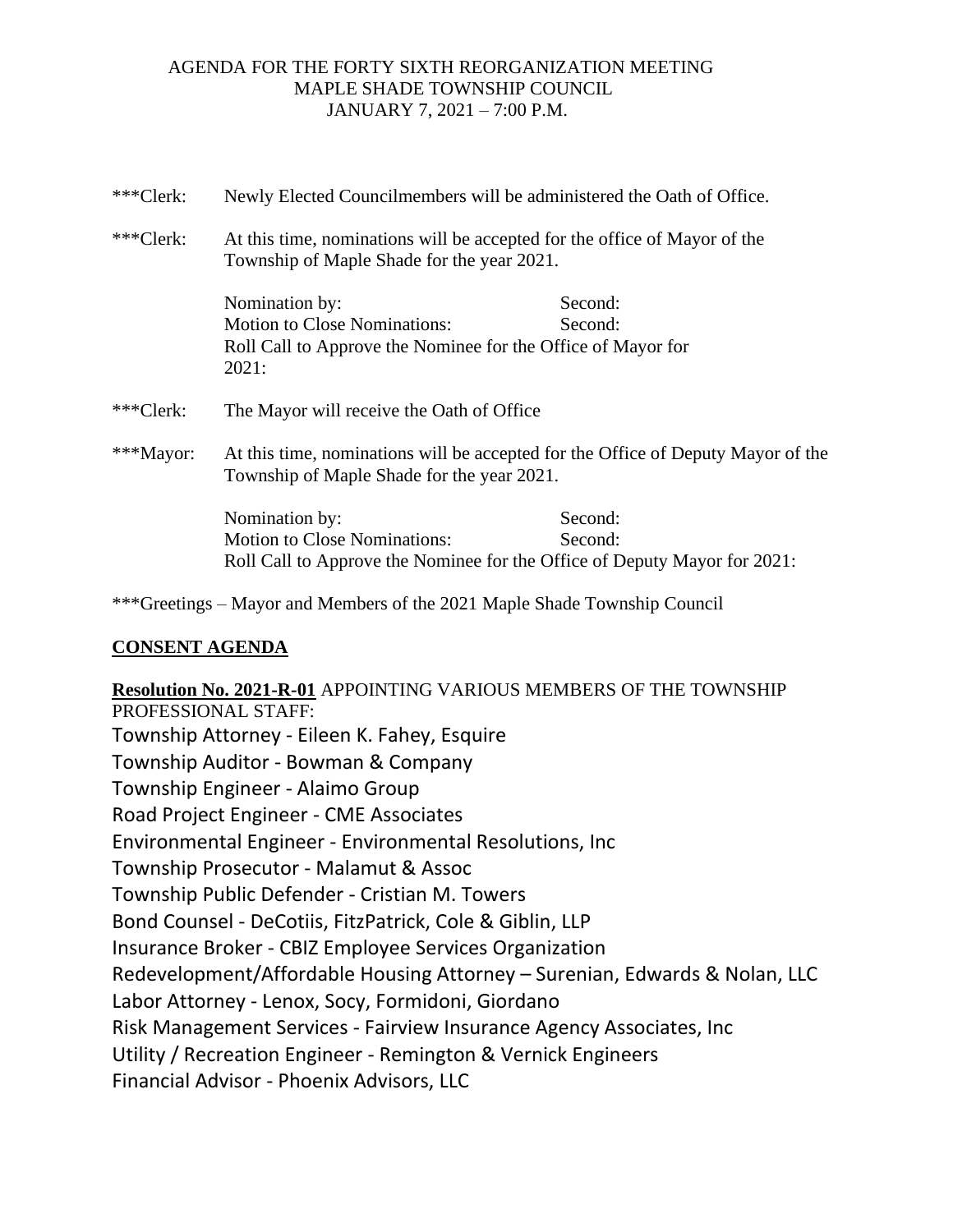**Resolution No. 2021-R-02** APPROVE CALENDAR OF MEETINGS – MUNICIPAL BOARDS AND AGENCIES

**Resolution No. 2021-R-03** ADOPTION OF THE 2021 TEMPORARY CURRENT FUND BUDGET AND THE 2021 TEMPORARY UTILITY FUND BUDGET

#### **Resolution No. 2021-R-04** ADOPTION OF A CASH MANAGEMENT PLAN

#### **Resolution No. 2021-R-05** DESIGNATING DEPOSITORY FOR MUNICIPAL FUNDS:

Columbia Bank New Jersey Cash Management Plan New Jersey Asset and Rebate Management Program

#### **Resolution No. 2021-R-06** DESIGNATE OFFICIAL NEWSPAPERS:

Courier Post Central Records Burlington County Times Newsweekly

# **Resolution No. 2021-R-07** APPOINT MEMBERS TO THE SITE PLAN/SUBDIVISION

REVIEW BOARD Teresa Porrini Full Member December 31, 2021 Thomas Mastrangelo Full Member December 31, 2021 Fred Turek Full Member December 31, 2021 John Gee Alternate #1 December 31, 2021 Steve Schmidt Council Member December 31, 2021

## **NAME MEMBER TYPE TERM EXPIRATION**

#### **Resolution No. 2021-R-08** APPOINT MEMBERS TO THE MAPLE SHADE PLANNING **BOARD**

| <u>vvinu</u>          |                    |                        |
|-----------------------|--------------------|------------------------|
| <b>NAME</b>           | <b>MEMBER TYPE</b> | <b>TERM EXPIRATION</b> |
| <b>Justin Bennett</b> | <b>Class IV</b>    | December 31, 2024      |
| Robert Wilt           | <b>Class IV</b>    | December 31, 2024      |
| Thomas Mastrangelo    | Class IV           | December 31, 2023      |
| Fred Turek            | Alternate #1       | December 31, 2022      |
| Rob Wells             | Alternate #2       | December 31, 2021      |
| Nelson Wiest          | Class I Member     | December 31, 2021      |
| <b>Susan Danson</b>   | Class II Member    | December 31, 2021      |
| <b>Sandy Nunes</b>    | Class III Member   | December 31, 2021      |

#### **Resolution No. 2021-R-09** APPROVE APPOINTMENTS TO THE ZONING BOARD OF

| <b>ADJUSTMENT</b> |                    |       |
|-------------------|--------------------|-------|
| <b>NAME</b>       | <b>MEMBER TYPE</b> | TERI  |
| Michael Bimmer    | Class IV           | Decer |
| Karen Radie       | Class IV           | Decer |

# **M EXPIRATION**

mber 31, 2024 mber 31, 2024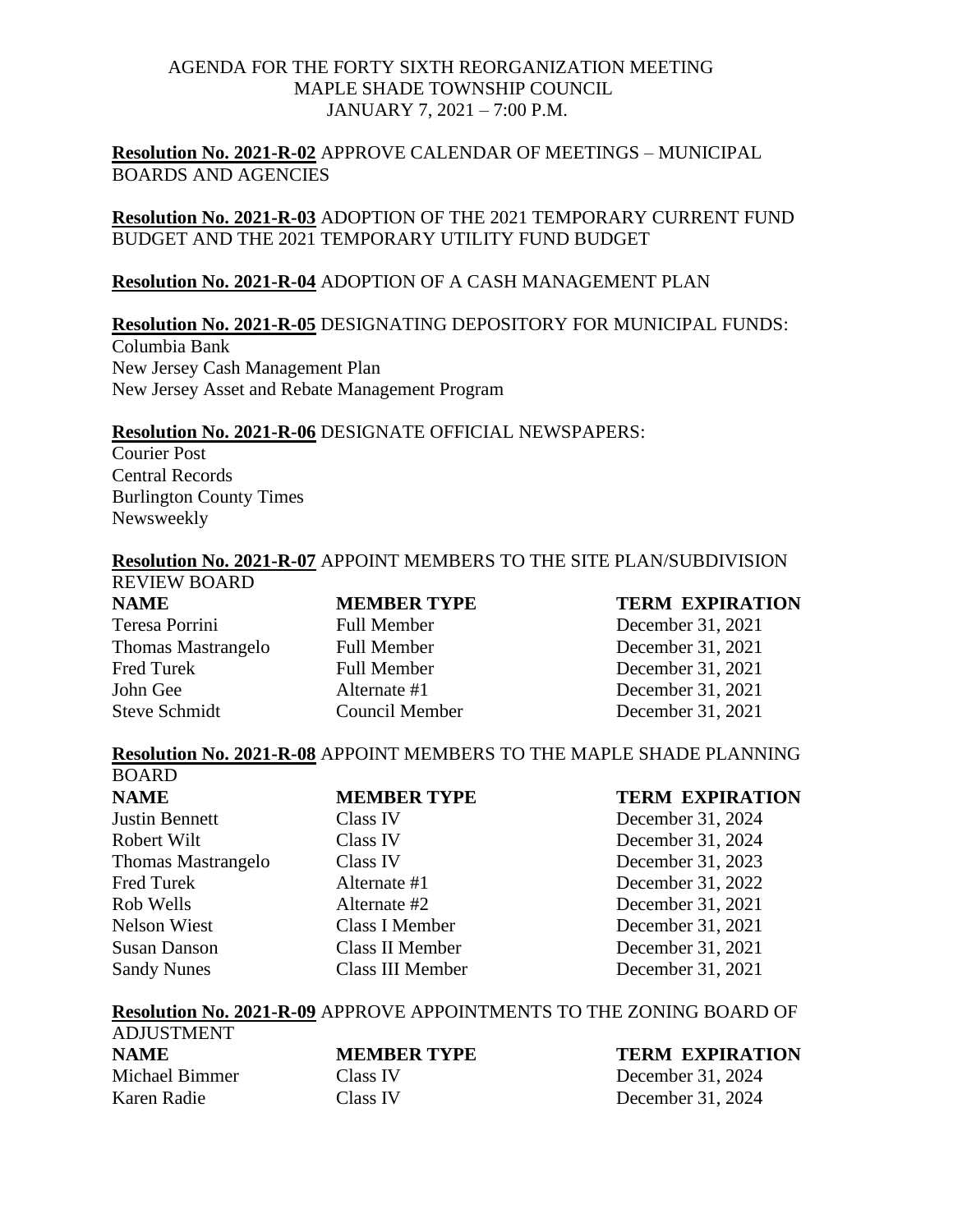| Richard Borden | Class IV     | December 31, 2022 |
|----------------|--------------|-------------------|
| Dawn Sadlowski | Alternate #1 | December 31, 2021 |
| Miriam Bebitch | Alternate #2 | December 31, 2022 |

#### **Resolution No. 2021-R-10** APPROVE APPOINTMENTS TO THE MAPLE SHADE ADVISORY BOARD OF COMMERCE

| ADVISUR I DUARD UF CUMMERCE |                         |                        |  |  |
|-----------------------------|-------------------------|------------------------|--|--|
| <b>NAME</b>                 | <b>MEMBER TYPE</b>      | <b>TERM EXPIRATION</b> |  |  |
| Keith Johnson               | <b>Full Member</b>      | December 31, 2023      |  |  |
| Mary Anne Constantine       | <b>Full Member</b>      | December 31, 2023      |  |  |
| Kristie Levandoski          | <b>Full Member</b>      | December 31, 2023      |  |  |
| Joann Mortimer              | <b>Full Member</b>      | December 31, 2023      |  |  |
| <b>Charles Thomas</b>       | <b>Full Member</b>      | December 31, 2023      |  |  |
| Michael Bimmer              | <b>Full Member</b>      | December 31, 2023      |  |  |
| Jim Reilly                  | <b>Full Member</b>      | December 31, 2023      |  |  |
| Dr. Gary Edelstein          | Ex-Officio              | December 31, 2021      |  |  |
| <b>Beth Norcia</b>          | Ex-Officio              | December 31, 2021      |  |  |
| <b>Susan Danson</b>         | <b>Township Manager</b> | December 31, 2021      |  |  |
| Chris Fletcher              | <b>Chief of Police</b>  | December 31, 2021      |  |  |
| <b>Nelson Wiest</b>         | <b>Township Council</b> | December 31, 2021      |  |  |

#### **Resolution No. 2021-R-11** APPROVE APPOINTMENTS TO THE MAPLE SHADE GREEN TEAM

| . . <i>.</i>                   |                                       |                        |
|--------------------------------|---------------------------------------|------------------------|
| <b>NAME</b>                    | <b>MEMBER TYPE</b>                    | <b>TERM EXPIRATION</b> |
| Jenn Lucas                     | <b>Full Member</b>                    | December 31, 2021      |
| Carl Christianson              | <b>Full Member</b>                    | December 31, 2021      |
| <b>Charles Kauffman</b>        | <b>Full Member</b>                    | December 31. 2021      |
| <b>Rick Winter</b>             | <b>Full Member</b>                    | December 31, 2021      |
| <b>Heather Talarico</b>        | <b>Full Member</b>                    | December 31, 2021      |
| Jason Wallet                   | <b>Full Member</b>                    | December 31, 2021      |
| Nelson Wiest                   | Full Member-Mayor                     | December 31, 2021      |
| <b>Susan Danson</b>            | <b>Township Manager</b>               | December 31, 2021      |
| <b>Tavis Karrow</b>            | <b>Community Development Director</b> | December 31, 2021      |
| <b>Planning Board Engineer</b> |                                       | December 31, 2021      |
|                                |                                       |                        |

**Resolution No. 2021-R-12** APPOINTING THE TOWNSHIP MANAGER TO THE PROFESSIONAL MUNICIPAL MANAGEMENT JOINT INSURANCE FUND AND J. NELSON WIEST AS ALTERNATE FOR 2021

**Resolution No. 2021-R-13** DESIGNATE TOWNSHIP MANAGER AS PUBLIC AGENCY COMPLIANCE OFFICER FOR 2021

**Resolution No. 2021-R-14** SET INTEREST RATE AND GRACE PERIOD AND YEAR-END PENALTY FOR OVERDUE TAXES AND UTILITY FEES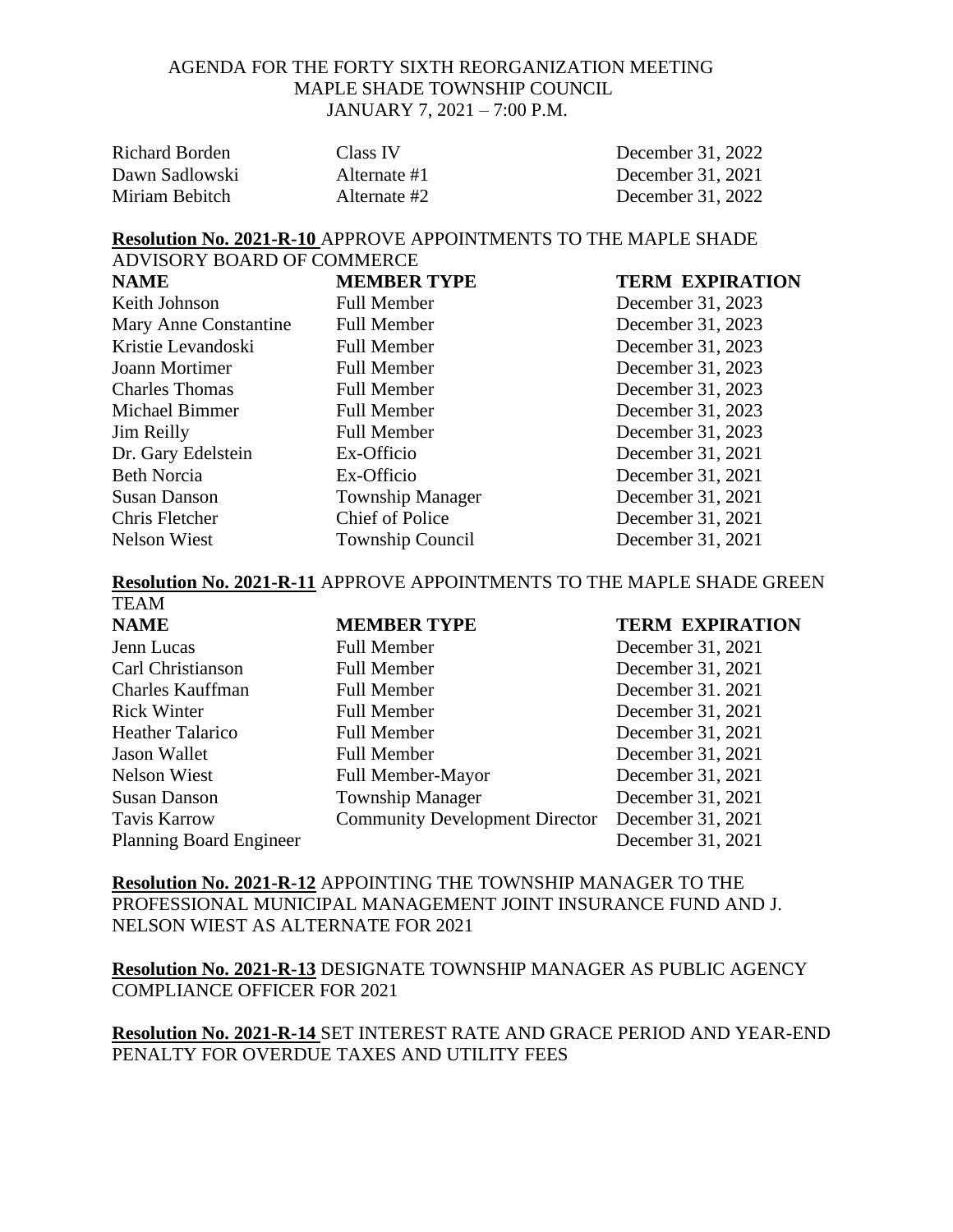**Resolution No. 2021-R-15** APPOINT CHRISTINE TAYLOR AS MUNICIPAL TAX SEARCH OFFICER FOR 2021

**Resolution No. 2021-R-16** AUTHORIZE TAX ASSESSOR TO FILE APPEALS, OMITTED AND ADDED ASSESSMENT APPEALS AND ROLLBACK COMPLAINTS WITH THE BURLINGTON COUNTY BOARD OF TAXATION

**Resolution No. 2021-R-17** AUTHORIZE TOWNSHIP TAX COLLECTOR AND DEPUTY TAX COLLECTOR TO FILE PROOFS OF CLAIM WITH THE UNITED STATES BANKRUPTCY COURT WITH RESPECT TO VARIOUS BANKRUPTCIES

**Resolution No. 2021-R-18** AUTHORIZES THE CANCELING OF TAX BALANCES UNDER \$10.00

**Resolution No. 2021-R-19** AUTHORIZE TAX COLLECTOR AND/OR DEPUTY COLLECTOR TO MAKE ROUTINE ADJUSTMENTS OF UTILITY ACCOUNTS AND REFUND DUPLICATE PAYMENTS

**Resolution No. 2021-R-20** AUTHORIZE THE ASSESSMENT OF \$100.00 FEE FOR DUPLICATE TAX SALE CERTIFICATES

**Resolution No. 2021-R-21** AUTHORIZE TAX COLLECTOR AND/OR DEPUTY TAX COLLECTOR TO TRANSFER ERRONEOUS TAX PAYMENTS WITH PROPER DOCUMENTATION TO THE CORRECT ACCOUNT AND REFUND DUPLICATE PAYMENTS

**Resolution No. 2021-R-22** DESIGNATE TAX COLLECTOR AND/OR DEPUTY TAX COLLECTOR AS SIGNATORIES FOR TAX TITLE LIEN ACCOUNT

**Resolution No. 2021-R-23** AUTHORIZE ELECTRONIC TAX SALE

**Resolution No. 2021-R-24** AUTHORIZE SHARED SERVICE AGREEMENT WITH WILLINGBORO TOWNSHIP FOR ANIMAL CONTROL SERVICES FOR THE YEAR 2021

**Resolution No. 2021-R-25** APPOINT ADRIANE MCKENDRY AS INTERIM TOWNSHIP CHIEF FINANCIAL OFFICER

**Resolution No. 2021-R-26** DESIGNATE SUSAN DANSON AS HUMAN RESOURCE OFFICER (HRO) TO OVERSEE THE IMPLEMENTATION AND ENFORCEMENT OF THE STATEWIDE DOMESTIC VIOLENCE POLICY FOR PUBLIC EMPLOYEES

**Resolution No. 2021-R-27** RESOLUTION ESTABLISHING STANDARD PROCEDURES AND REQUIREMENTS FOR REMOTE PUBLIC MEETINGS

Motion to Approve Consent Agenda: Second: Second: